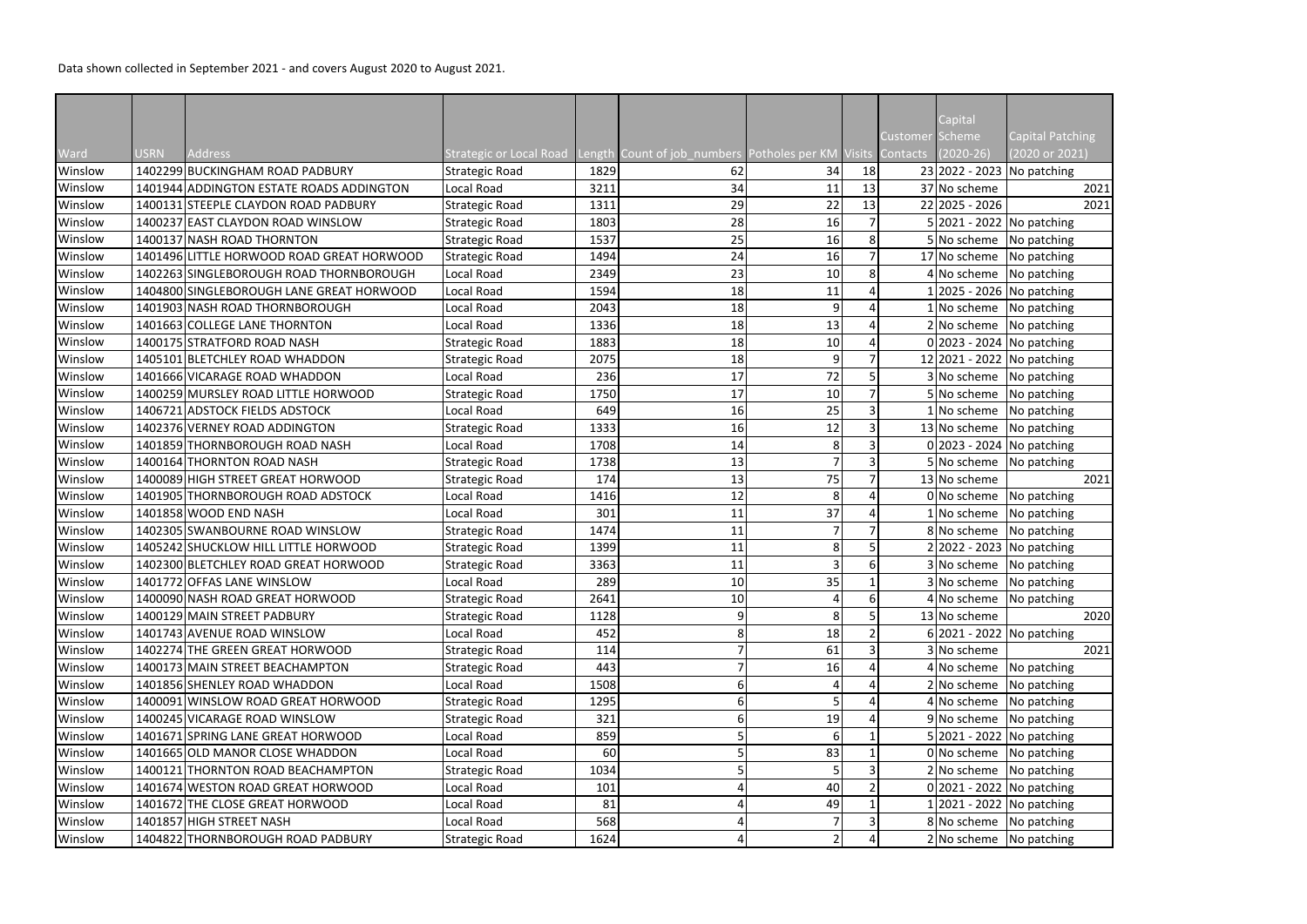| Winslow | 1402172 STRATFORD ROAD BEACHAMPTON        | <b>Strategic Road</b> | 1736      |                            | 0 No scheme No patching        |
|---------|-------------------------------------------|-----------------------|-----------|----------------------------|--------------------------------|
| Winslow | 1400200 LITTLE HORWOOD ROAD WINSLOW       | <b>Strategic Road</b> | 1485      |                            | 7 2023 - 2024 No patching      |
| Winslow | 1401781 ST LAURENCE ROAD WINSLOW          | Local Road            | 143       | 21<br>3                    | $0 $ No scheme   No patching   |
| Winslow | 1401778 SCOTT EVANS COURT WINSLOW         | Local Road            | 67        | 45                         | $0 $ No scheme   No patching   |
| Winslow | 1402287 WHADDON ROAD NASH                 | <b>Strategic Road</b> | 1069<br>3 |                            | $0 2024 - 2025 $ No patching   |
| Winslow | 1402358 MURSLEY ROAD WHADDON              | <b>Strategic Road</b> | 1398      | 3                          | 2 2022 - 2023 No patching      |
| Winslow | 1400258 LITTLE HORWOOD ROAD NASH          | <b>Strategic Road</b> | 1600      | 3                          | 0 No scheme No patching        |
| Winslow | 1405375 BUCKINGHAM ROAD ADDINGTON         | <b>Strategic Road</b> | 2120      | 3                          | 2 No scheme No patching        |
| Winslow | 1401943 WEST STREET ADSTOCK               | Local Road            | 197       | 10                         | $0 $ No scheme   No patching   |
| Winslow | 1401742 PARK ROAD GRANBOROUGH             | Local Road            | 91        | 22                         | 0 No scheme No patching        |
| Winslow | 1401767 MAGPIE WAY WINSLOW                | Local Road            | 1423      |                            | 1 No scheme No patching        |
| Winslow | 1401940 GREENFIELDS ADSTOCK               | Local Road            | 95        | 21                         | 1 No scheme No patching        |
| Winslow | 1402380 GREEN END GRANBOROUGH             | Local Road            | 610       | 2                          | 1 No scheme No patching        |
| Winslow | 1402314 WINSLOW ROAD PADBURY              | <b>Strategic Road</b> | 881       |                            | 1 No scheme No patching        |
| Winslow | 1400256 WINSLOW ROAD GRANBOROUGH          | <b>Strategic Road</b> | 1566      |                            | 4 No scheme No patching        |
| Winslow | 1400244 VERNEY ROAD WINSLOW               | <b>Strategic Road</b> | 946       |                            | 0 No scheme No patching        |
| Winslow | 1401853 STRATFORD ROAD WHADDON            | <b>Strategic Road</b> | 1883      |                            | 0 No scheme   No patching      |
| Winslow | 1400163 NASH ROAD WHADDON                 | <b>Strategic Road</b> | 1700      |                            | $0$  2024 - 2025   No patching |
| Winslow | 1400174 NASH ROAD BEACHAMPTON             | <b>Strategic Road</b> | 1245      |                            | $0 2023 - 2024 $ No patching   |
| Winslow | 1400248 MARSTON ROAD GRANBOROUGH          | <b>Strategic Road</b> | 736       |                            | 6 2021 - 2022   No patching    |
| Winslow | 1401746 BURLEYS ROAD WINSLOW              | <b>Strategic Road</b> | 181       | 11                         | 4 No scheme No patching        |
| Winslow | 1401773 OLD MILL FURLONG WINSLOW          | Local Road            | 150       |                            | 0 No scheme No patching        |
| Winslow | 1401769 MISSENDEN ROAD WINSLOW            | Local Road            | 334       |                            | 0 No scheme No patching        |
| Winslow | 1401904 MAIN STREET ADSTOCK               | Local Road            | 670       |                            | 4 No scheme No patching        |
| Winslow | 1402224 LOWNDES WAY WINSLOW               | Local Road            | 622       |                            | 0 No scheme   No patching      |
| Winslow | 1401760 GREYHOUND LANE WINSLOW            | Local Road            | 174       |                            | 1 No scheme No patching        |
| Winslow | 1401757 ELMSIDE WINSLOW                   | Local Road            | 304       |                            | 3 No scheme No patching        |
| Winslow | 1401756 ELMFIELDS GATE WINSLOW            | Local Road            | 877       |                            | 8 No scheme No patching        |
| Winslow | 1401939 EAST STREET ADSTOCK               | Local Road            | 194       |                            | 0 No scheme No patching        |
| Winslow | 1401741 DENHAM VIEW GRANBOROUGH           | Local Road            | 134       |                            | 2 No scheme No patching        |
| Winslow | 1401750 COPSE GATE WINSLOW                | Local Road            | 118       | 8                          | 1 No scheme No patching        |
| Winslow | 1402190 CHURCH STREET WINSLOW             | Local Road            | 76        | 13                         | 1 No scheme No patching        |
| Winslow | 1405324 CHURCH LANE WHADDON               | Local Road            | 194       |                            | $0 $ No scheme   No patching   |
| Winslow | 1400176 WINSLOW ROAD NASH                 | <b>Strategic Road</b> | 411       |                            | 1 No scheme No patching        |
| Winslow | 1400199 WARREN ROAD LITTLE HORWOOD        | <b>Strategic Road</b> | 1345      |                            | 0 No scheme No patching        |
| Winslow | 1400167 STOCK LANE WHADDON                | <b>Strategic Road</b> | 520       |                            | 1 No scheme No patching        |
| Winslow | 1400033 SHEEP STREET WINSLOW              | <b>Strategic Road</b> | 429       |                            | 2 No scheme No patching        |
| Winslow | 1400250 HORN STREET WINSLOW               | <b>Strategic Road</b> | 361       |                            | 0 No scheme No patching        |
| Winslow | 1400165 HIGH STREET WHADDON               | <b>Strategic Road</b> | 269       |                            | 1 No scheme No patching        |
| Winslow | 1405241 GREAT HORWOOD ROAD LITTLE HORWOOD | <b>Strategic Road</b> | 455       |                            | 1 No scheme No patching        |
| Winslow | 1400247 GRANBOROUGH ROAD WINSLOW          | <b>Strategic Road</b> | 1096      |                            | 0 No scheme No patching        |
| Winslow | 1400198 CHURCH STREET LITTLE HORWOOD      | <b>Strategic Road</b> | 386       |                            | [2022 - 2023 No patching]      |
| Winslow | 1405107 BUCKINGHAM ROAD ADSTOCK           | <b>Strategic Road</b> | 1299      |                            | $1$ No scheme No patching      |
| Winslow | 1405102 BLETCHLEY ROAD LITTLE HORWOOD     | <b>Strategic Road</b> | 1326      |                            | 1 No scheme No patching        |
| Winslow | 1402294 AYLESBURY ROAD WINSLOW            | <b>Strategic Road</b> | 1321      |                            | 3 2020 - 2021 No patching      |
| Winslow | 1401679 WOOD END LITTLE HORWOOD           | Local Road            | 487       | $\overline{0}$<br>$\Omega$ | 1 No scheme No patching        |